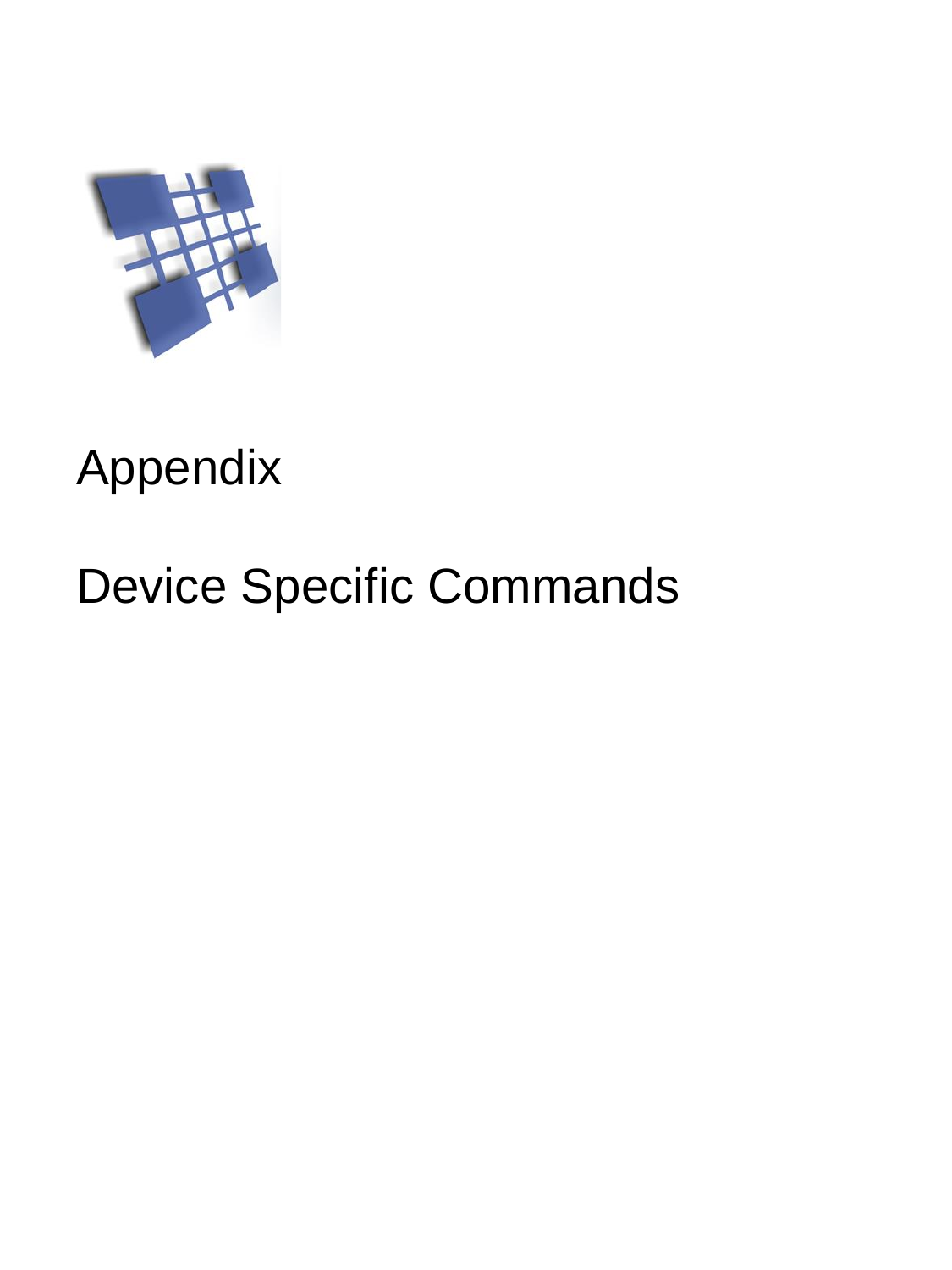# **DEVICE SPECIFIC COMMANDS - Station Controller**



#### **Get Station Controller Status**

| Command               | <b>STATE</b>                                                                  |  |
|-----------------------|-------------------------------------------------------------------------------|--|
| Example               | //STATE                                                                       |  |
|                       | Will return the state of the station controller                               |  |
| Return payload format |                                                                               |  |
|                       | UPDATE,1,SC1,RY,DI,Vin,Vout,current,Fwd,Rev,Max,Sense,RefVoltage,AN1,AN2,temp |  |
| 1                     | Device address 1                                                              |  |
| SC <sub>1</sub>       | Device type SC1 (Station Controller 1)                                        |  |
| RY.                   | Relay state 10101 (Relay 1Relay 5)                                            |  |
| DI.                   | Digital inputs 1 and 2                                                        |  |
| Vin                   | DC power relay voltage input                                                  |  |
| Vout                  | DC power relay voltage output                                                 |  |
|                       | Current DC current flowing through the DC power relay                         |  |
| Fwd                   | Forward RF power                                                              |  |
| Rev                   | Reflected RF power                                                            |  |
| Max                   | Max voltage from directional coupler                                          |  |
| Sense                 | Directional coupler sense voltage                                             |  |
|                       |                                                                               |  |

- RefV Reference voltage to be calibrated out of the RF power measurements
- AN1,2 User analog voltage input 0-30VDC each
- Temp Temperature in degrees F from the digital temperature probe

#### Example

UPDATE,1,SC1,11111,00,13.8,13.7,14,55,0,2.5,2.0,0.14,13.8,6.0,68

## **Turn on / off Relays**

Command RYx,y

Example //RY1,1

Will turn relays on or off where x is the relay number 1...5 and

 $y$  is the state (1=on, 0=off)

Relay number (x)

Relay 1 – DC power control

Relay 2 – AC power control

- Relay 3 User relay 1
- Relay 4 User relay 2

Relay 5 – User relay 3

## Relay state (y)

1 or "on" – Relay on

0 or "off" – Relay off

P – Pulse relay for 250 ms.

T – Toggle state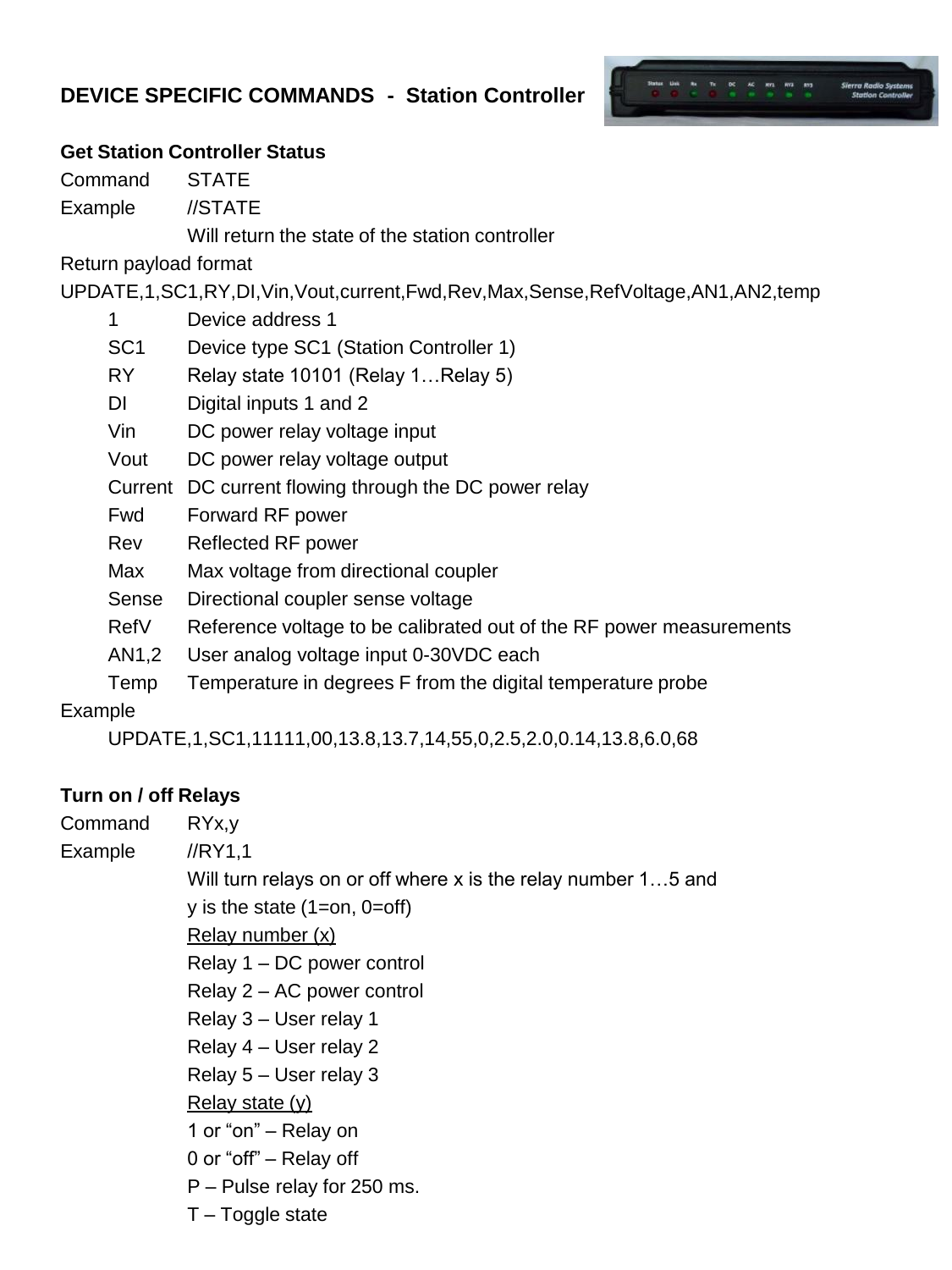# **DEVICE SPECIFIC COMMANDS - RadioRouter**



#### **RX mixer channel control**

- Command MIX,<mask>
- Example //MIX,10X00000

Will turn on port 1, and turn off ports 2,4,5,6,7,8

Regardless of the current state port 3 will be unchanged

Argument definition

<mask> is a string of 8 characters that turn each mixer channel 1…8 on or off.

 $1 =$  port on

 $0 =$  port off

 $X =$  do not change the current state of the channel

#### **Master receiver audio mixer volume**

Command VOL, <value>

Example //VOL,100

Argument definition

<value> is a number between 0 and 255 which will set the master volume.

 $0 =$  off and 255 is maximum volume.

The default is typically 100 which is close to mid scale. Individual channel volume is set with the radio's volume control.

## **Transmitter selection**

Command TXn (TX1, TX2, TX3, TX4)

Example //TX1

Argument definition: none.

Sets the focus of the transmitter board to transmitter 1 or 2 when using one transmitter board or between 1, 2, 3, or 4 when using two transmitter boards.

## **Speaker control**

Command SPEAKER,<value>

Example //SPEAKER,ON

Definition Enable / disable speaker output.

<value> can be one of the following strings

ON or  $1 =$  speaker enabled

OFF or  $0 =$  speaker disabled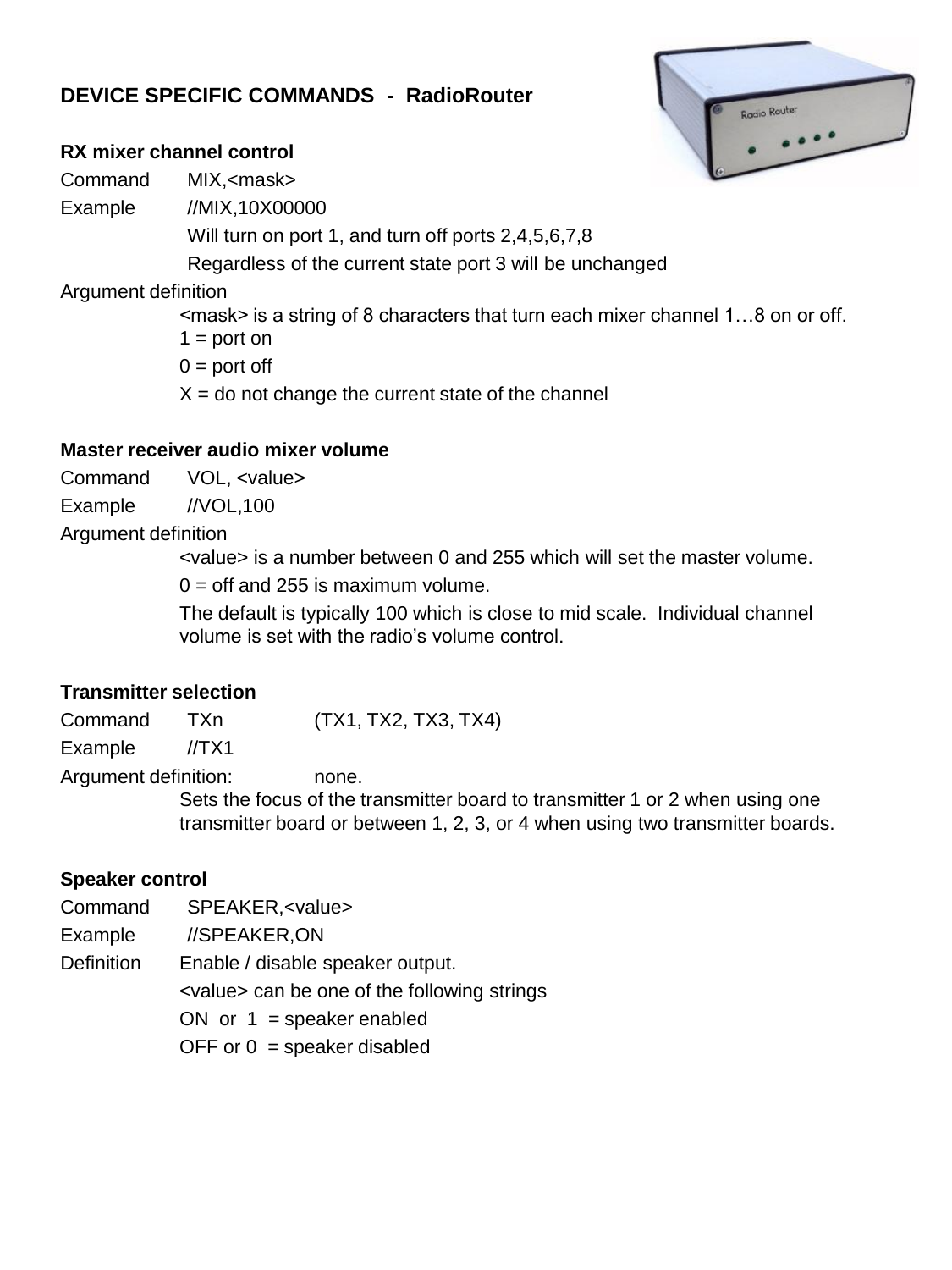# **DEVICE SPECIFIC COMMANDS - RadioRouter**

#### **Operating Mode Selection**

Command MODE,<value>

Example //MODE,1

Sets operating mode of the RadioRouter.

#### Argument definition

<value> is one of the following options

- 1 = Mode 1. Control head or PC virtual control head control (default)
- 2 = Mode 2. OTRSP SO2R compatible mode.

#### Notes on Mode Usage

Mode 1 – StationStack Control Head or Control Head Software

This is typically used with a PC virtual control head program or a hardware control head using the StationStack Control Protocol where the packets are either fully addressed (/A) type or direct (//) type. For example a direct command to turn on Rx port 1 would be //MIX,1XXXXXXX

#### Mode 2 – OTRSP Logging Computer Program

This is used when the RadioRouter is being controlled from a contesting program such as WinTest or WriteLog using the Open Two Radio Switching Protocol (OTRSP). This format does not use any packet framing characters, like /A01:…. The OTRSP commands are sent in "raw" form. A command payload of TX1 to select transmitter 1 is simply sent as "TX1" from the logging program.

#### **Setting the Mode Manually with the Reset and Mode buttons**

The mode can also be set at boot time with the "Reset" and "Mode" buttons found on the CPU or Tx boards. When the RadioRouter powers up, it will flash the Status LED a few times indicating that power has been applied and it is going through its boot process. After about 5 seconds, the RadioRouter is booted and ready to be used. At this point the Status LED goes to a solid green indicating the normal "on condition".

To set the mode manually with these buttons, hold the Mode button down, then press the Reset button briefly, still holding the Mode button. After the Status LED initially flashes, a few seconds later the Status LED will then blink once. If you want to boot in mode 1, you have two seconds to let go of the Mode button at that point. If you want to boot in mode 2, continue holding down the Mode button. After the Status LED blinks twice, let go of the mode button. In a few seconds, the Status LED will send either the number 1 (. - - - -) or the number two (...--) in CW indicating which mode was selected. Timing is critical. If you bounce you finger on one of the buttons or hold it down too long, you may set the wrong mode. Repeat the process to set it to the mode you want. Every time the mode is set, it will be stored in flash memory and when the device is re-booted, it will come up in the mode that was last set.

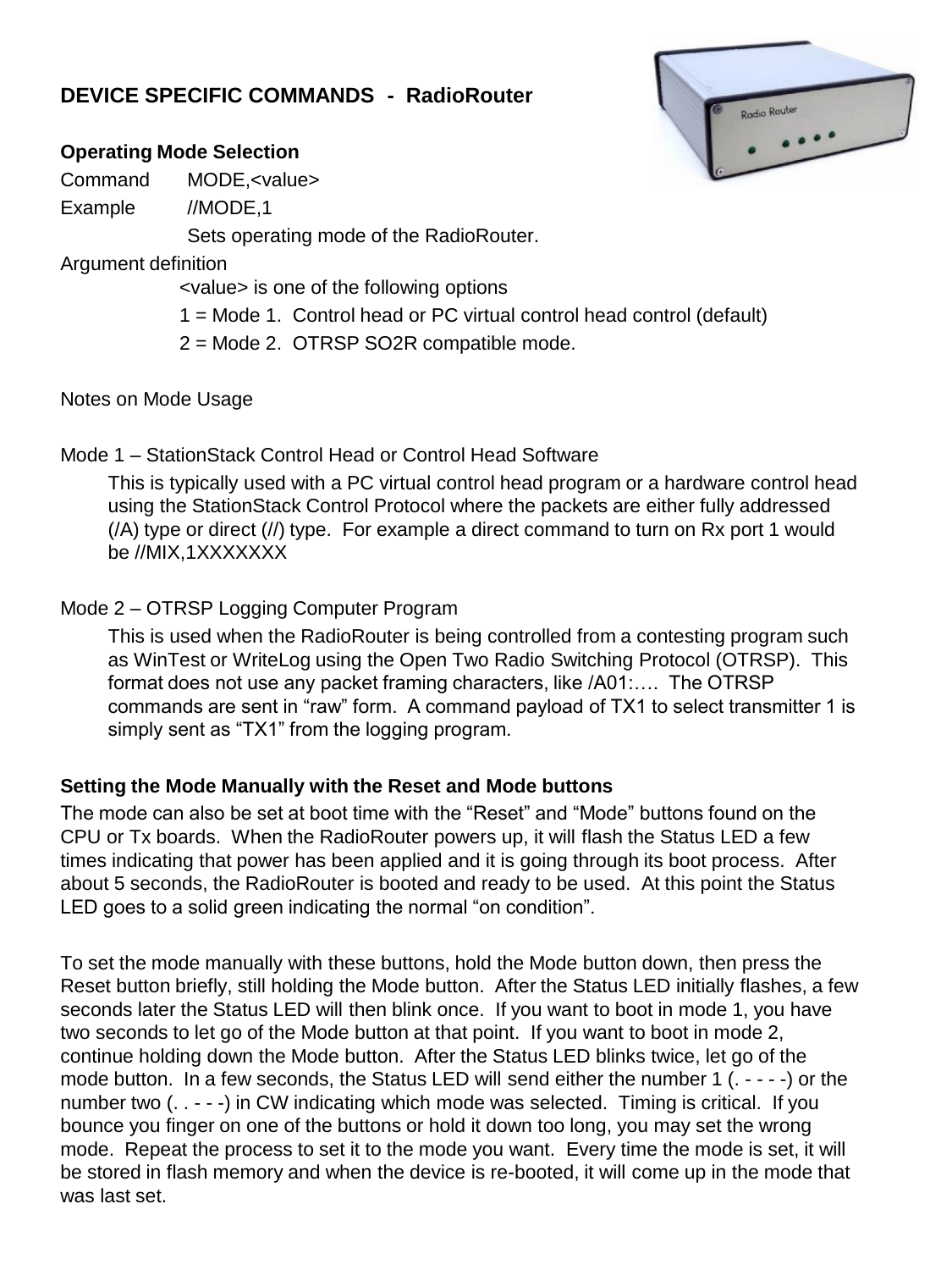# **DEVICE SPECIFIC COMMANDS - RadioRouter**



- Command PHONES,<value>
- Example //PHONES,ON
- Definition Enable / disable headphone output. <value> can be one of the following strings ON or  $1 =$  headphones enabled OFF or  $0 =$  headphones disabled



#### **OTRSP Compatible Commands**

This is an open standard protocol used to control hardware devices in an SO2R contest station. OTRSP is the Open Two Radio Switching Protocol. The RadioRouter supports the most common basic OTRSP commands that are used on popular logging programs including WinTest, W1MM and WriteLog.

Supported OTRSP commands

| Listen to radio 1                                    |  |  |
|------------------------------------------------------|--|--|
| Listen to radio 1                                    |  |  |
| Listen to radio 2                                    |  |  |
| Listen to radio 2                                    |  |  |
| Listen to both 1 & 2                                 |  |  |
| Listen to both 1 & 2                                 |  |  |
| Returns the mode set                                 |  |  |
| Set tx focus to radio 1                              |  |  |
| Set tx focus to radio 2                              |  |  |
| Returns radio with focus                             |  |  |
| Sets the name of the device to TEXT (up to 32 chars) |  |  |
| Returns the firmware version                         |  |  |
| PHONES, <value></value>                              |  |  |
| //PHONES,ON                                          |  |  |
| Enable / disable headphone output.                   |  |  |
| <value> can be one of the following strings</value>  |  |  |
| ON or $1 =$ headphones enabled                       |  |  |
| OFF or $0 =$ headphones disabled                     |  |  |
|                                                      |  |  |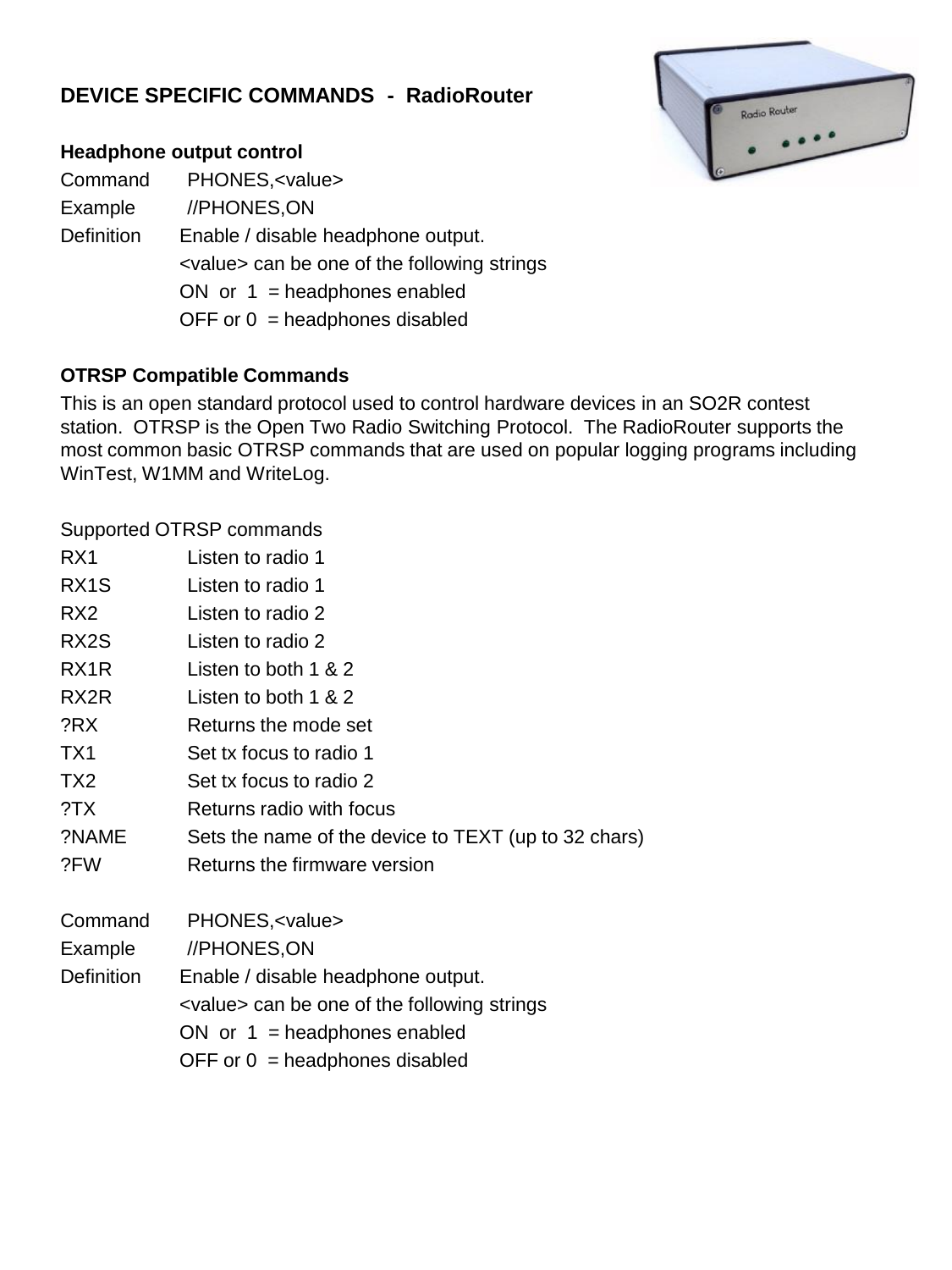#### **DEVICE SPECIFIC COMMANDS - Control Head**



#### **Control Head Commands**

These are commands that the master controlling device will respond to. The control head can be a physical control head or a virtual control head implemented in software on a PC. In either case, they should behave the same way.

| Command           | LCD, <row>,<column>,<string></string></column></row>                                                                                                                             |
|-------------------|----------------------------------------------------------------------------------------------------------------------------------------------------------------------------------|
| Example           | //LCD, 2, 5, W1AW                                                                                                                                                                |
| <b>Definition</b> | The RadioRouter assumes an LCD of at least 2 rows and 20 columns.<br>This command displays the text string W1AW <string> on row 2 starting at<br/>character position 5.</string> |
|                   | The LCD command also responds to a special command CLS in the format                                                                                                             |
|                   | //LCD,CLS                                                                                                                                                                        |
|                   |                                                                                                                                                                                  |

The CLS argument will clear the LCD display screen

- Command LED,<led\_mask>
- Example //LED, 1100XXGGRRYY
- Definition This command will set the state of the control head LEDs. The RadioRouter assumes 12 LED are available.

The <led\_mask> is a 12 character string that represents the state of each LED from #1 to #12. Each character can be one of the following values.

| Character          | Meaning   | What is displayed                |
|--------------------|-----------|----------------------------------|
| 1                  | On        | Green                            |
| $0 <$ zero $>$     | Off       | Off                              |
| G                  | On        | Green                            |
| $O$ < letter $O$ > | Off.      | Off                              |
| R                  | Red       | Not used                         |
| Y                  | Yellow    | Not used                         |
| X                  | No change | What ever the previous state was |

#### **Examples**

| LAQUIPICS         |                                                   |
|-------------------|---------------------------------------------------|
| LED, 111100001111 | Turn on LEDs 1-4 and 9-12, turn off 5-8           |
| LED.GGGRRRYYYOOO  | Set LED 1-3 Green, 4-6 Red, 7-9 Yellow, 10-12 off |
| LED.XXXXGXXXXXXX  | Set LED 5 on, don't touch the others.             |

Note, trailing X's can be left off and the control head will assume they are X. Example

LED,XX1 is the same as LED,XX1XXXXXXXXX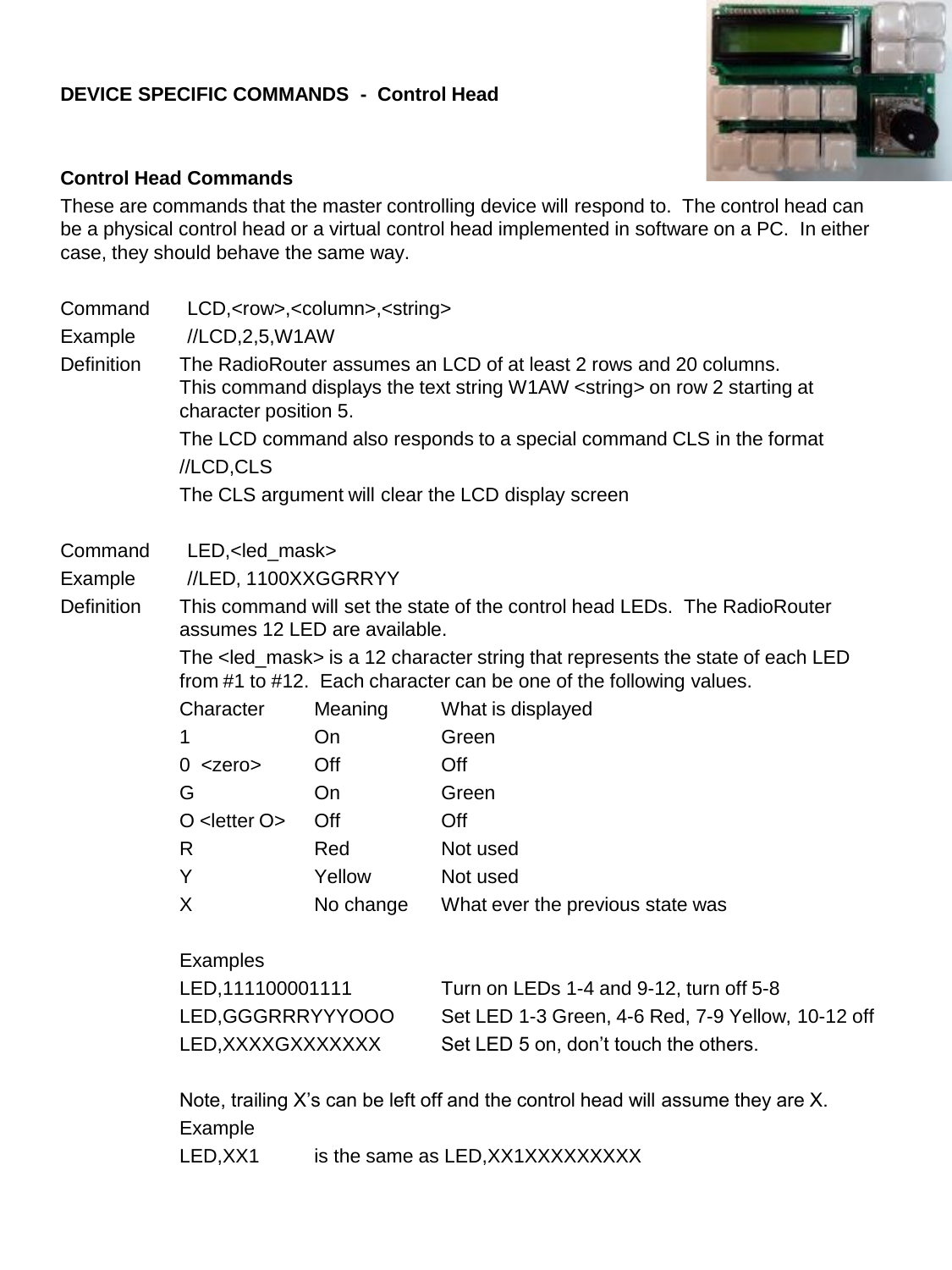# **GPIO-2 STATION CONTROLLER – SUPPORTED COMMANDS**



## **Relay control**

Command RY,<mask>

Example //RY,10X00000

Will turn on relay 1, and turn off relays 2,4,5,6,7,8

Regardless of the current state relay 3 will be unchanged

Argument definition

<mask> is a string of 8 characters that turn each realy 1…8 on or off.

 $1 =$  relay on

 $0 =$  relay off

 $X =$  do not change the current state of the relay

## **Individual realy**

Command RYn,<state>

Example //RY3,1

Argument definition

Where n is a value of 1..8 mapped to relays 1..8 <state> is one of the values 0, 1, T, P.  $0 =$  relay off  $1 =$  relay on  $T =$  toggle state (flip on to off and off to on)

 $P =$  pulse. Assuming the relay is normally off, the relay is set off then pulsed on for 250 ms. then set to the off state.

# **Get the state of the GPIO board**

Command STATE Example //STATE Argument definition: none. Returns the current state of the GPIO board in the format: //STATE,11111111,0000,13.8,13.8,13.8,13.8 In this example… 11111111 represents the state of the relays #1 .. #8 0000 represents the state of the digital inputs #1 .. #4 13.8, 13.8, 13.8, 13.8 represents the values of the A to D inputs #1 .. #4 State will also send the following additional commands to the master control unit or program: //LED,10101010 See //LED command for details //LCD,1,1,TEXT See //LCD command for details //LCD,2,1,TEXT See //LCD command for details //TAGLINE,TEXT See //TAGLINE command for details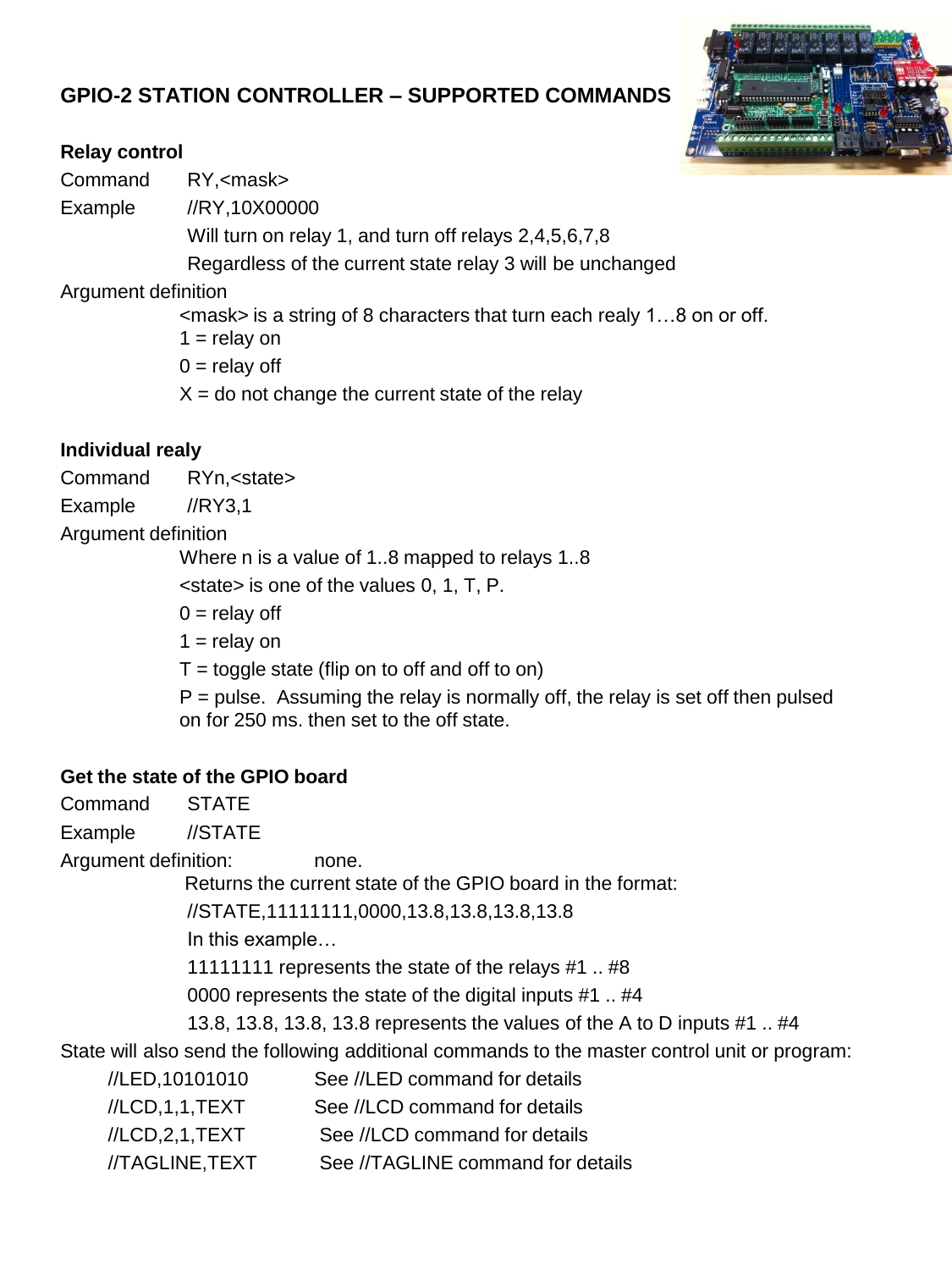# **GPIO-2 STATION CONTROLLER – SUPPORTED COMMANDS**



### **LED command**

This command is send from the GPIO board back to the master controlling device.

The master can be a PC program, iphone, or hardware control head.

This command updates the state of the LEDs on the master control panel or control head.

Command LED,<mask>

Example //LED,10GYYRX00000 The mask maps to LED's #1 .. #12 <mask> is a string of 12 characters that turn each LED on and off 1 or G = Turn LED on with a green color  $0$  (zero) = Turn LED off  $R =$ Turn LED on with a red color  $Y =$ Turn LED on with a yellow color  $X =$  do not change the current state of the LED

## **LCD command**

This command sends a text string to the master control program or control head to set characters to be displayed on the LCD screen.

Command LCD,line,col,text

Example //LCD,1,5,Hello

Argument definition

line is the line 1 or 2 where the text will appear col is the column where the text will start typically between 1 and 16 text is the text string that will be written on "line" starting in column "col" Trailing spaces are truncated. Any text written past the end of the display are lost

# **Tagline**

Command TAGLINE

Example //TAGLINE,W1AW

Tagline places the text string on the control panel's tagline usually near the top of the display. This is provided for users to annotate a title to the control panel to personalize the display.

Typically used for callsigns, names, or the purpose of the control head such as

"Antenna Controller"